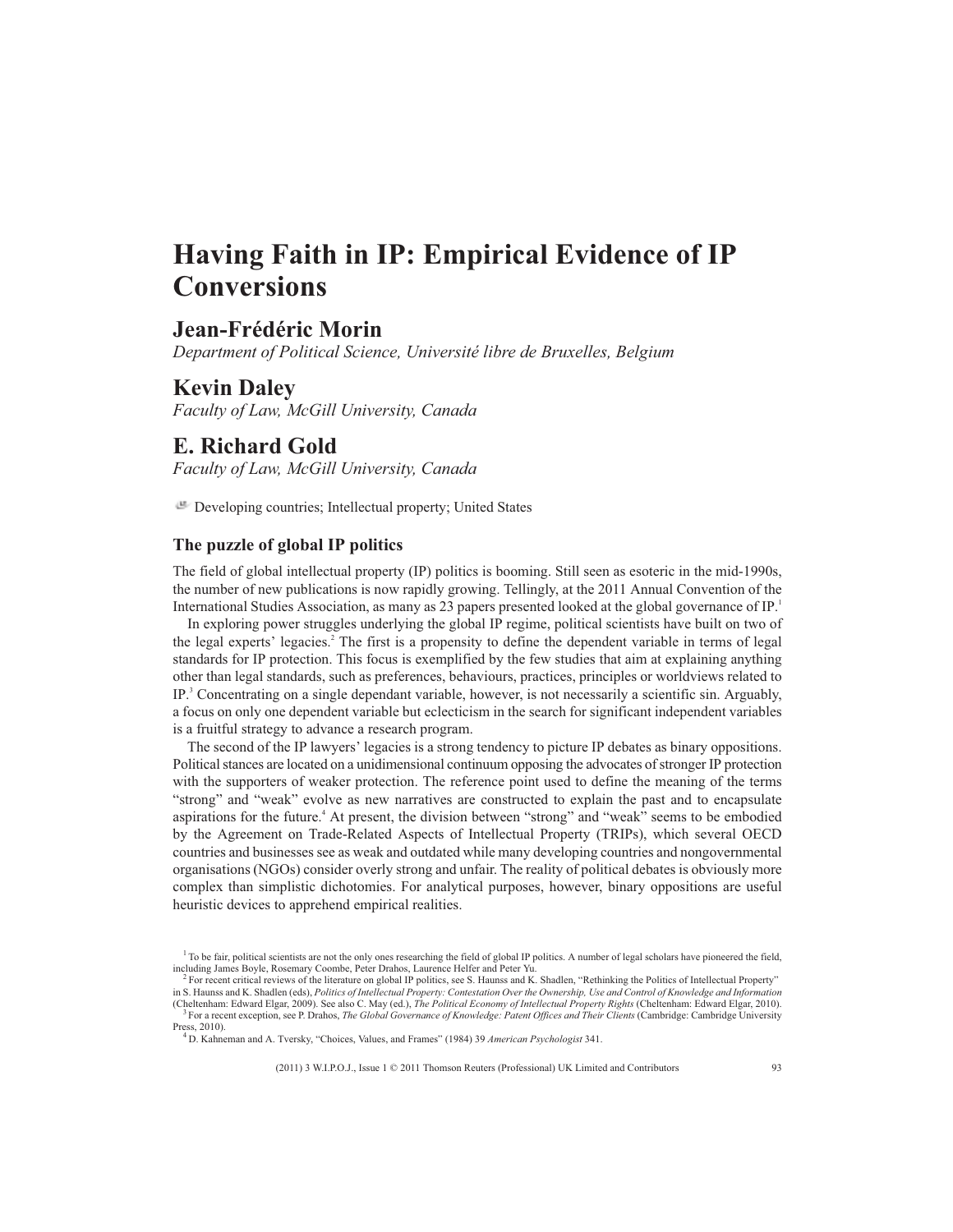We accept and take on the above two legacies. With this article, we aim at explaining why some developing countries adopt US-style IP rules that go beyond those required by the TRIPs Agreement. For example, why does Guatemala authorise the patentability of plants although it does not have a viable biotechnology industry? Similarly, why has Cambodia criminalised the dissemination of technologies intended to circumvent copy protection while this measure solely benefits foreign copyright holders? How can we explain that these and some other developing countries have gone beyond their minimal obligations under the TRIPs Agreement and have adopted US-style rules?

With this article, we contribute to the disentanglement of this puzzling situation in two manners. First, we explore one oft-neglected reason for the adoption of US-style rules, i.e. the socialisation of decision-makers in the adopting country through interactions with experts in US IP law. Secondly, we rely on a more systematic conceptualisation and measurement of variables than has been adopted in many previous studies. Overall, we bring forward strong quantitative evidence that socialisation is a significant force in the export and import of IP rules.

### **Socialisation as a causal mechanism**

For our purposes, socialisation can be defined as the process of internalising the social norms of a given community. Explaining the level of IP protection in developing countries through socialisation implies that interests are not exogenously given but socially constructed. We hypothesise that developing countries adopt US-like IP standards because they came to believe that, after being socialised to US social norms, these standards are appropriate for their own country.

IP rules are especially vulnerable to socially constructed beliefs. Notwithstanding the rich literature on the economics of IP, methodological constraints—especially the inability to control for all factors that drive innovation—have prevented the establishment of an optimal depth and breadth of IP protection. This exceptional level of scientific uncertainty leaves room for unexamined assumptions and persistent myths to govern discourse and policy-making.<sup>5</sup> Moreover, IP lawmakers are guided by their own political values when determining the appropriate balance between short- and long-term objectives, or private and collective interests. These economic uncertainties and political dilemmas lead policymakers to rely on socially constructed norms when designing IP systems.

If IP is a matter of belief, then different faiths compete to convert decision-makers and to become the official creed, sacralised by domestic and international law.<sup>6</sup> An increasing number of scholars use the concept of "frame" to describe and locate these competing views.<sup>7</sup> A frame is a socially constructed cognitive filter that enables individuals to select and interpret relevant information in order to understand and respond to external events. Research on IP frames has reached two main findings, both consistent with the broader frame literature. First, frames adopted by decision-makers are usually rooted in pre-established norms, such as human rights, private property or fair trade. The frame that "IP protection = increased trade and investment = economic growth", for example, attempts to reconcile IP with the

<sup>5</sup>C. Garmon, "Intellectual Property Rights: Protecting the Creation of New Knowledge across Cultural Boundaries" (2002) 45 *American Behavioral Scientist* 1145; E.R. Gold et al., "The Unexamined Assumptions of Intellectual Property: Adopting an Evaluative Approach to Patenting Biotechnological Innovation" (2004) 18 *Public Affairs Quarterly* 299.

<sup>6</sup> J. Boyle, "A Natural Experiment: Do We Want Faith-based IP Policy", *Financial Times*, November 22, 2004; E.R. Gold and J.-F. Morin, "From Agenda to Implementation: Working Outside the WIPO Box" in J. de Beer (ed.), *Implementing the World Intellectual Property Development Agenda* (Waterloo: Wilfred Laurier University Press, 2009).

<sup>7</sup>D.J. Halbert, *Resisting Intellectual Property* (London: Routledge, 2005); L.R. Helfer, "Regime Shifting: The TRIPs Agreement and New Dynamics of International Intellectual Property Lawmaking" (2004) 29 *Yale Journal of International Law* 1; A. Kapczynski, "The Access to Knowledge

Mobilisation and the New Politics of Intellectual Property" (2008) 117 The Yale Law Journal 804; J.-F. Morin, "The Life-Cycle of Transnational<br>Issues: Lessons from the Access to Medicines Controversy" (2011) 25 Global Soci Lawmaking: Property, Fairness, and Well-Being" [2008] *Asian Journal of WTO and International Health Law and Policy* 505;V. Muzaka, "Linkages, Contests and Overlaps in the Global Intellectual Property Rights Regime", *European Journal of International Relations* (forthcoming); J.S Odell and S.K. Sell, "Reframing the Issue: The WTO Coalition on Intellectual Property and Public Health 2001" in J. S. Odell (ed.), *Negotiating Trade: Developing Countries in the WTO and NAFTA* (Cambridge: Cambridge University Press, 2006); S.K. Sell and A. Prakah, "Using Ideas Strategically: The Contest between Business and NGO Networks in Intellectual Property Rights" (2004) 48 *International Studies Quarterly* 143.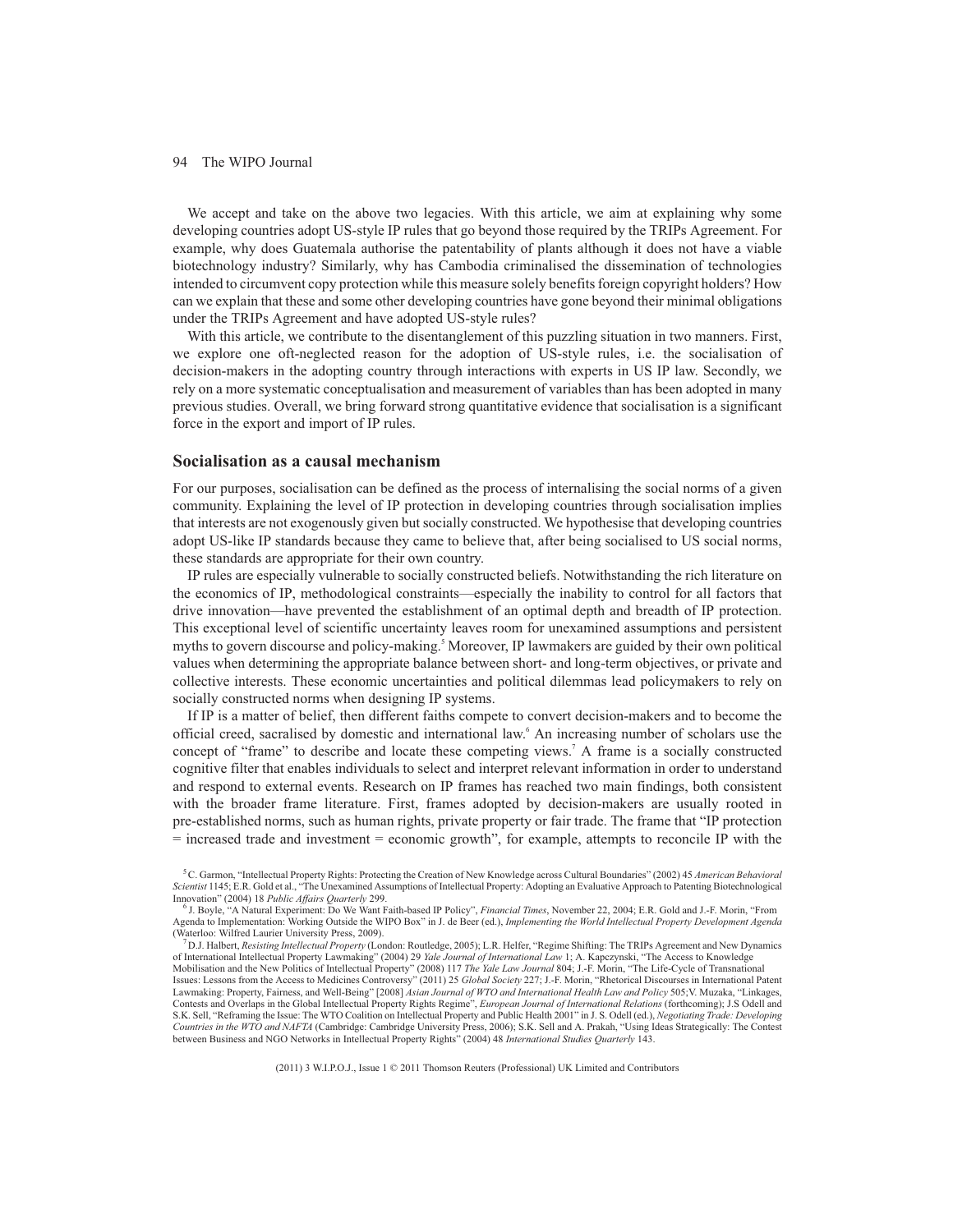established paradigm of liberalism. Secondly, IP scholars have found that successful frames take advantage of political opportunity structures, such as a crisis or policy failure, to reach out to decision-makers. The frame that "counterfeiting = funding for terrorism = insecurity", for example, capitalised on the terrorist attacks of September 11.

While IP scholars have well documented the competing frames and the communities that hold them, the micro-processes through which a specific frame makes its way from original norm-entrepreneurs to lawmakers remain unclear. There are at least three different pathways of socialisation, each involving different intermediaries: governmental officials, non-state actors, and members of the local elite.

First, beliefs that are dominant in the United States could migrate to a developing country through direct contact between officials of both countries. In other policy domains, recent studies show that direct contact within intergovernmental organisations generates norm transfer.<sup>8</sup> This is rather unlikely at either World Intellectual Property Organization (WIPO) or the World Trade Organization (WTO) as controversies are currently so intense at the multilateral level that they impede socialisation.<sup>9</sup> Meaningful contact between US and developing countries officials are more likely to occur bilaterally. Training activities labelled as "technical assistance" or "capacity building" are especially well-suited for socialisation as they offer informal, confidential, insulated and technical settings.<sup>10</sup> The WIPO Development Agenda has recently drawn attention to the policy implications of capacity building activities and many authors repeatedly warn against their potential adverse consequences.<sup>11</sup> Methodological limitations, however, have impeded a full assessment. Participant observation and archive analysis are out of reach because training sessions are usually confidential. Some studies rely on semi-structured interviews or surveys but with limited benefit as socialisation often leaves the "socialiser" and the "socialisee" unconscious of belief transfers. If both are convinced of the appropriateness of US-style IP norms for developing countries, the former would deny any malicious intention and the latter would refute being the passive victim of US capacity building. Given these methodological hurdles, the UK Commission on Intellectual Property Rights and others have renounced studying the impact of capacity building activities despite the frequent but still unproven claim that they are a major driver of socialisation.<sup>12</sup>

Secondly, non-state actors can serve as belief carriers. The vast majority of the above-mentioned framing literature follows the general trend of constructivism and focuses its attention on NGOs and their normative influence. The frames held by NGOs unquestionably have had a major impact on issues such as access to patented medicines and protection of traditional knowledge. Businesses, however, are engaged in

<sup>12</sup> Commission on Intellectual Property Rights, *Integrating Intellectual Property Rights and Development Policy* (2002), p.160.

<sup>8</sup> D. Bearce and S. Bondanella, "Intergovernmental Organisations, Socialisation, and Member-State Interest Convergence" (2007) 61 *International Organisation* 703; X. Cao, "Network of Intergovernmental Organisations and Convergence in Domestic Economic Policies" (2009) 53 *International Studies Quarterly* 1095; B. Greenhill, "The Company You Keep: International Socialisation and the Diffusion of Human Rights Norms" 54 *International Studies Quarterly* 127; J.C. Pevehouse, "Democracy from the Outside-in? *International Organisation*s and Democratisation" (2002) 56 International Organisation 515.

<sup>9</sup>M. Cheek, "The Limits of Informal Regulatory Cooperation in International Affairs: A Review of the Global Intellectual Property Regime" (2001) 33 *George Washington International Law Review* 307; J.-F. Morin and A. Orsini, "Complexity Is What States Make of It: The Case of Genetic Resources" (forthcoming).

<sup>10</sup> J. Checkel, "International Institution and Socialisation in Europe: Introduction and Framework" (2005) 59 *International Organisation* 801; J. Checkel, "Why Comply? Social Learning and European Identity Change" (2001) 55 International Organisation 553.<br><sup>11</sup> J. de Beer and C. Oguamanam, *Intellectual Property Training and Education: A Development Perspective (Gene* 

Birkbeck and R. Marchant, *The Technical Assistance Principles of the WIPO Development Agenda and Their Practical Implementation* (Geneva: ICTSD, 2010); Drahos, *The Global Governance of Knowledge* (2010); Drahos, *The Global Governance of Knowledge* (2010); P. Drahos, "Trust Me: Patent Offices in Developing Countries" (2008) 32 *American Journal of Law and Medicine* 151; M. Kostecki, *Intellectual Property and Economic Development: What Technical Assistance to Redress the Balance of Favour of Developing Nations?* (Geneva: ICTSD, 2006); M. Leesti and T. Pengelly, *Assessing Technical Assistance Needs for Implementing the TRIPs Agreement in LDCs* (Geneva: ICTSD, 2007); D. Matthews, "TRIPs Flexibilities and Access to Medicines in Developing Countries: The Problem with Technical Assistance and Free Trade Agreement" (2005) 27 EIPR 420; D. Matthews and V. Munoz-Tellez, "Bilateral Technical Assistance and TRIPs: The United States, Japan, and the European Communities in Comparative Perspective" (2006) 9 *Journal of World Intellectual Property* 629; C. May, "Learning to Love Patents: Capacity Building, Intellectual Property and the (Re)production of Governance Norms in the 'Developing World'" in E. Amann (ed.), *Regulating Development: Evidence from Africa and Latin America* (Cheltenham: Edward Elgar, 2006); S. Villanueva, *Intellectual Property-Related Technical Assistance: The Philippine Experience* (Geneva: ICTSD, 2005).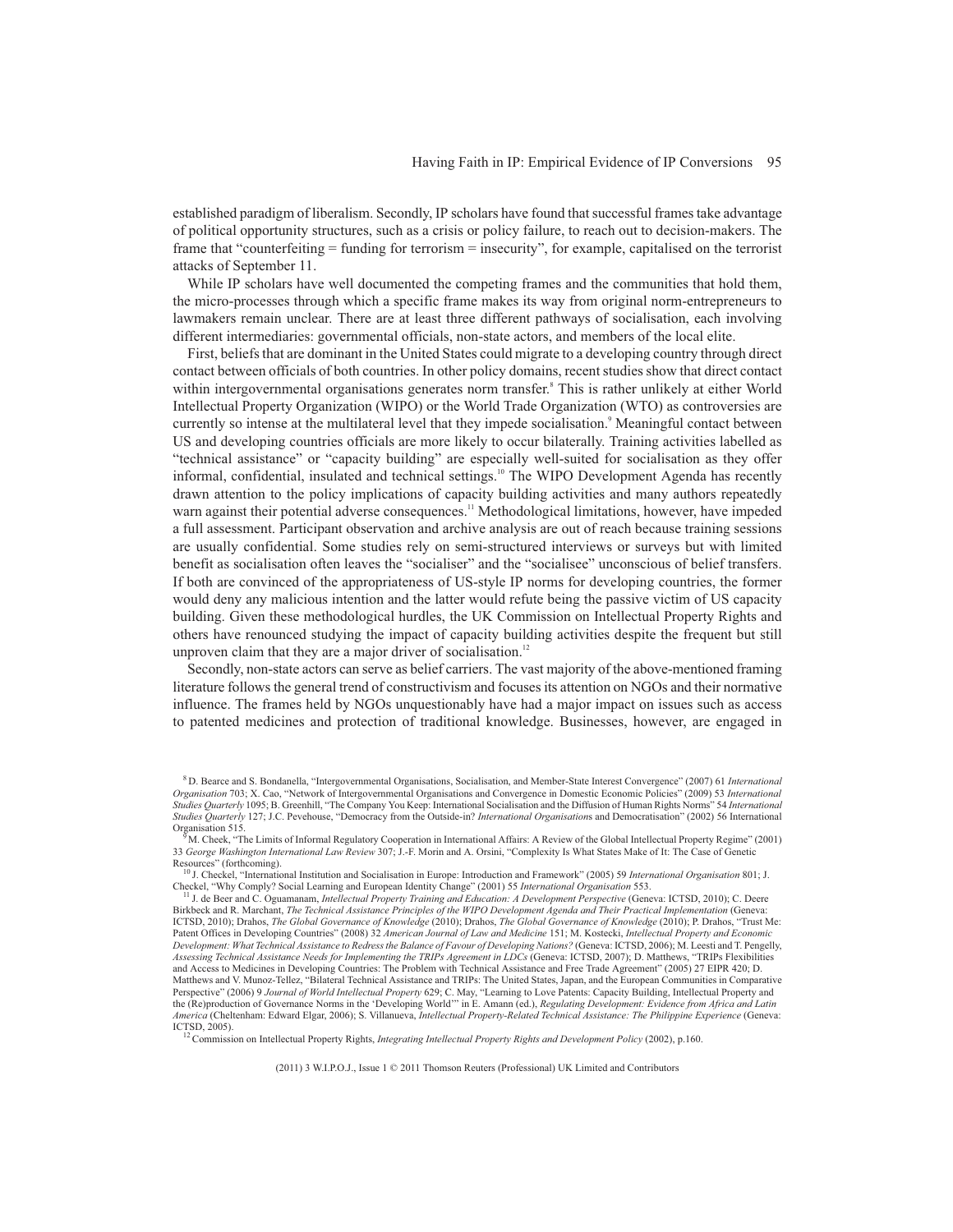socialisation as well.<sup>13</sup> Although their capacity to invest and relocate provides them with the ability to use coercion, they can also engage in socialisation by trying to convince foreign lawmakers to follow the US model. There is some evidence that foreign investors are actively engaged in "public education" against counterfeiting and piracy.<sup>14</sup> Arguably, foreign investors also act, behind closed doors, to socialise government officers and legislators. If the domestic business community is disproportionally populated by foreign investors, as opposed to local industry, one can anticipate that socialisation will be even more pronounced.<sup>15</sup> Unfortunately, evidence of the socialisation led by non-state actors other than NGOs remain fractional and anecdotal.

Thirdly, foreign students who populate the LL.M programs of US law schools could convey US norms once they return to their home countries and join the local elite. Indeed, several authors argue that foreign legal education is a powerful driver of legal transplant from one country to another.<sup>16</sup> More than officials participating in *ad hoc* training and lawmakers exposed to foreign investors, foreign students are immersed in US culture while conducting their studies. During their stay, they likely acquire not only the causal beliefs at the heart of IP, but also the worldviews and normative principles underlying IP, such as individualism, rationalism, liberalism and modernism predominant in the United States.<sup>17</sup> On return to their home country, they integrate into the local community of lawyers, with its exclusive expertise, its authoritative language, and its political influence, thereby introducing exogenous norms regarding IP originating in the United States.<sup>18</sup> Surprisingly, the impact of education of its elites on a country's level of IP protection has never been studied systematically.

In a nutshell, socialisation is one of the causal mechanisms that offer much promise in explaining the adoption of US-style IP laws but is also one of the least understood. Many make assumptions but few bring strong empirical evidence to support their claims. Part of the problem is a tendency for the literature on IP politics to rely exclusively on qualitative analysis. For reasons presented above, socialisation is hard to document through direct observation, archive analyses, in-depth process-tracking, surveys, or interviews. To actually investigate the mechanics of socialisation, quantitative analysis drawing on a minimum of information for each country sounds a more promising strategy at this stage of the research program.

<sup>14</sup> J.D. Aronson et al., *Protecting International Intellectual Property: A Report for the Pacific Council on International Policy* (Los Angeles: Pacific Council on International Policy, 1998); M. Yar, "The Rhetorics and Myths of Anti-Piracy Campaigns: Criminalisation, Moral Pedagogy and Capitalist Property Relations in the Classroom" (2008) 10 *New Media and Society* 605.

<sup>15</sup> D.R. Kelemen and E.C. Sibbitt, "The Globalisation of American Law" (2004) 58 *International Organisation* 103.

<sup>13</sup> D. Matthews, *Globalising intellectual Property Rights: The TRIPS Agreement* (London: Routledge, 2002); S. Oddi, "TRIPs—Natural Rights and a Polite Form of Economic Imperialism" (1996) 29 *Vanderbilt Journal of Transnational Law* 415; S.K. Sell, "The Origins of a Trade-Based Approach to Intellectual Property Protection: The Role of Industry Associations" (1995) 17 *Science Communication* 163; S.K. Sell and A. Prakash, "Using Ideas Strategically: The Contest Between Business and NGO Networks in Intellectual Property Rights" (2004) 48 *International Studies Quarterly* 143; P. Steidlemeier, "The Moral Legitimacy of Intellectual Property Claims: American Business and Developing Country Perspectives" (1993) 12 *Journal of Business Ethics* 157.

<sup>16</sup> C. Atkinson, "Does Soft Power Matter? A Comparative Analysis of Student Exchange Programs 1980–2006" (2010) 6 *Foreign Policy Analysis* 1; R. Brand and W. Rist (eds), *The Export of Legal Education: Its Promise and Impact in Transition Countries* (Farnham: Ashgate, 2009); Y. Dezalay and B. Garth, "The Import and Export of Law and Legal Institutions: International Strategies in National Palace Wars" in D. Nelken and J. Feest (eds), *Adapting Legal Cultures* (Oxford: Hart, 2001); U. Mattei, "A Theory of Imperial Law: A Study on U.S. Hegemony and the Latin Resistance" (2003) 10 *Indiana Journal of Global Legal Studies* 383; D.M. Trubek and M. Galanter, "Scholars in Self-Estrangement: Some Reflections on the Crisis in Law and Development Studies in the United States" (1974) 4 *Wisconsin Law Review* 1062; W. Twinning, "Diffusion of Law: A Global Perspective" (2004) 49 *Journal of Legal Pluralism* 1; W. Wiegand, "The Reception of American Law in Europe" 39 *American Journal of Comparative Law* 229.

<sup>17</sup> K. Burch, "Intellectual Property Rights and the Culture of Global Liberalism" (1995) 17 *Science Communication* 214; P. Drahos, *A Philosophy of Intellectual Property* (Dartmouth: Ashgate, 1996); C. May, *A Global Political Economy of Intellectual Property Right: A New Enclosure* (London: Routledge, 2000); C. May and S. Sell, *Intellectual Property Right: A Critical History* (Boulder: Lynne Rienner, 2006).

<sup>18</sup> A.M. Burley and W. Mattli, "Europe Before the Court: A Political Theory of Legal Integration" (1993) 47 *International Organisation* 41; J. Jordana and D. Levi-Faur, "The Diffusion of Regulatory Capitalism in Latin America: Sectoral and National Channels in the Making of a New Order" (2005) 598 *The Annals of the American Academy of Political and Social Science* 102; Kapczynski, "The Access to Knowledge Mobilisation and the New Politics of Intellectual Property" (2008) 117 *Yale Law Journal* 804; F. Kratochwil, *Rules, Norms, and Decisions: On the Conditions of Practical and Legal Reasoning in International Relations and Domestic Affairs* (Cambridge: Cambridge University Press, 1989); A. Newman, "Building Transnational Civil Liberties: Transgovernmental Entrepreneurs and the European Data Privacy Directive" (2008) 62 *International Organisation* 103; F. van Waarden and M. Drahos, "Courts and (Epistemic) Communities in the Convergence of Competition Policies" (2002) 9 *Journal of European Public Policy* 913.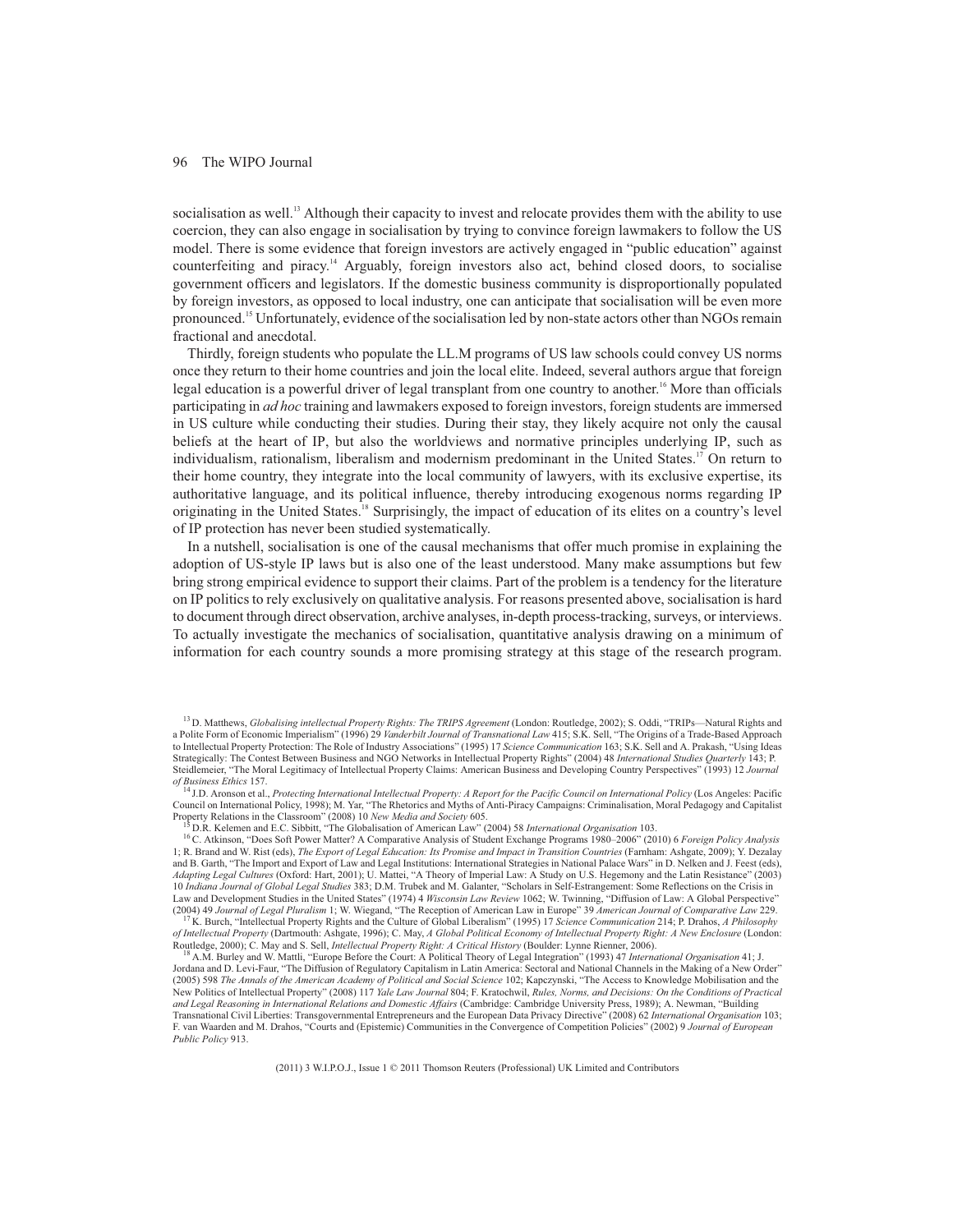Moreover, as Jeffery Chwieroth argues, "quantitative methods also offer the advantage of helping ideational researchers overcome objections by sceptics about the importance of social factors for a particular outcome".<sup>19</sup>

### **Accounting for context**

Any robust understanding of how socialisation drives changes in the IP law of developing countries must take into consideration the role that other forces play in concurrently shaping this outcome. This is particularly critical where quantitative research methods are adopted, as failure to account for the full range of causal factors can produce spurious results. This section presents three mechanisms already identified in the literature as alternative explanations for why developing countries integrate US-style IP rules: coercion, contractualisation and domestic economics.

The impact of US coercion on developing countries was the first identified explanation of US-style IP rule adoption and remains the best documented. Coercion occurs when an actor uses its material capability to force another actor to do what that second actor would not otherwise voluntary do. The United States's best-known coercive instrument is the so-called "Special 301", a law requiring the United States Trade Representative (USTR) to publish, on a yearly basis, a Watch List and a Priority Watch List (PWL) of countries that "deny adequate and effective protection of intellectual property rights".<sup>20</sup> The impact of this measure on the strengthening of IP protection in developing countries has been supported empirically through both qualitative<sup>21</sup> and quantitative studies.<sup>22</sup>

A second explanation for the adoption of US-style IP norms in developing countries, contractualisation, is based on the assumption that developing countries adopt higher IP standards in exchange for better access to the US market. The two partners secure this *quid pro quo* bargain through a bilateral treaty.<sup>23</sup> The literature on these agreements is largely comparative. Most studies compare US bilateral treaties with the TRIPs Agreement, conclude that they could be characterised as TRIPs-Plus agreements, and infer from this finding that these treaties could have adverse social and economic effects on developing countries.<sup>24</sup> Other studies compare US bilateral agreements with US law to reveal their imbalances,<sup>25</sup> earlier

<sup>25</sup> Abbott, *Intellectual Property Provisions of Bilateral and Regional Trade Agreements in Light of US Federal Law* (2006).

<sup>19</sup> J. Chwieroth, "Neoliberal Economists and Capital Account Liberalisation in Emerging Markets" (2007) 61 *International Organisation* 443.  $^{20}$  19 USC § 2411.

<sup>21</sup> J. Braithwaite and P. Drahos, *Global Business Regulation* (Cambridge: Cambridge University Press, 2000), p.17; P. Drahos, "Developing Countries and International Intellectual Property Standard-Setting" (2002) 5 *Journal of World Intellectual Property* 765; S.K. Sell, *Private Power, Public Law: The Globalisation of Intellectual Property Rights* (Cambridge: Cambridge University Press, 2003).

<sup>22</sup> K.A. Elliott and J.D. Richardson, "Determinants and Effectiveness of Aggressively Unilateral US Trade Actions" in R.C. Feenstra (ed.), *The Effects of US Trade Protection and Promotion Policies* (Chicago: University of Chicago Press, 1997); C. Özden and E. Reinhardt, "The Perversity of Preferences: GSP and Developing Country Trade Policies, 1976–2000" (2005) 78 *Journal of Development Economics* 1; K.C. Shadlen, A. Schrank and M.J. Kurtz, "The Political Economy of Intellectual Property Protection: The Case of Software" (2005) 49 *International Studies Quarterly* 45; K. Zeng, "Trade Structure and the Effectiveness of America's Aggressively Unilateral Trade Policy" (2002) 46 *International Studies Quarterly* 93.

<sup>23</sup> K.C. Shadlen, "Exchanging Development for Market Access? Deep Integration and Industrial Policy under Multilateral and Regional-Bilateral Trade Agreements" (2005) 12 *Review of International Political Economy* 750.

<sup>24</sup> F. Abbott, *Intellectual Property Provisions of Bilateral and Regional Trade Agreements in Light of US Federal Law* (Geneva: ICTSD-UNCTAD, 2006); C. Fink and P. Reichenmiller, *Tightening TRIPs: The Intellectual Property Provisions of Recent US Free Trade Agreements* (Washington: The World Bank, 2005); R. Mayne, *Regionalism, Bilateralism, and TRIPS Plus Agreements: The Threat to Developing Countries* (New York: PNUD, 2004); J.-F. Morin, "Tripping up TRIPs Debate: IP and Health" (2006) 1 *International Journal of Intellectual Property Management* 37; P. Roffe and C. Spennemann, "The Impact of FTAs on Public Health Policies and TRIPs Flexibilities" (2006) 1 *International Journal of Intellectual Property Management* 75; F. Rossi, "Free Trade Agreements and TRIPs-plus Measures" (2006) 1 *International Journal of Intellectual Property Management* 150; S.K. Sell, "TRIPs-Plus Free Trade Agreements and Access to Medicines" (2007) 28 *Liverpool Law Review* 41; K.C. Shadlen, "Exchanging Development for Market Access? Deep Integration and Industrial Policy under Multilateral and Regional-Bilateral Trade Agreements" (2005) 12 *Review of International Political Economy* 750.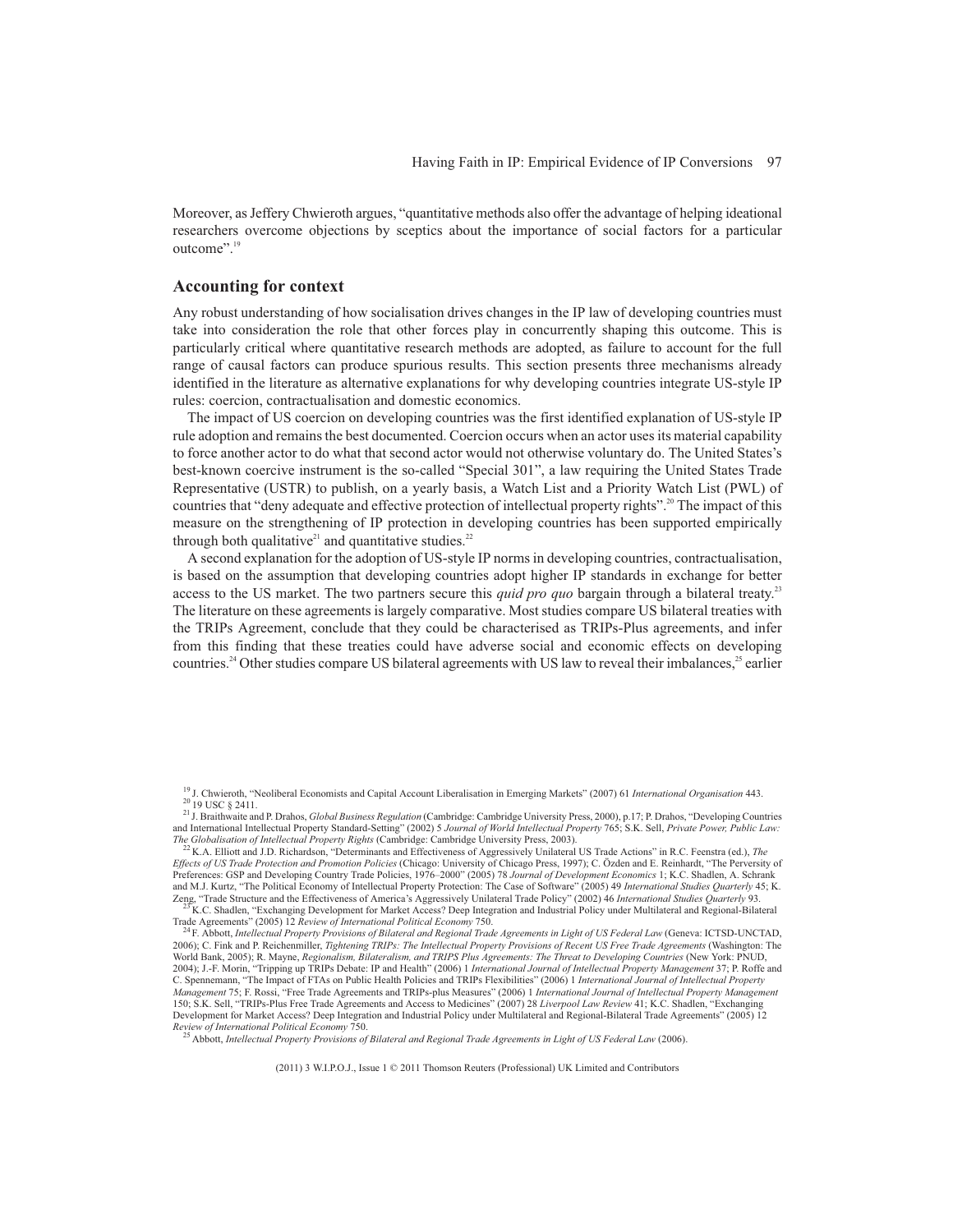treaties to track historical trends,<sup>26</sup> European agreements to locate differences in trade strategies,<sup>27</sup> or current multilateral negotiations to assess their capacity to serve as negotiating leverage.<sup>28</sup> Unfortunately, few studies have gone beyond textual analysis to investigate their actual impact on developing countries' laws and policies. The levels of implementation remain largely unknown, although some studies suggest that developing countries might negotiate international IP standards knowing very well that they will not fully implement them domestically.<sup>29</sup> Consequently, the causal relation between the rise of bilateralism and the increased level of protection in developed countries is widely assumed rather than firmly established.

A third factor shaping the trajectory of IP protection in developing countries is domestic economics. Quantitative modelling has revealed that economic development generally exerts a curvilinear effect on the level of IP protection. While increases from the lowest levels of development tend to be associated with a lowering of IP protection, this effect weakens with greater development and then reverses direction such that increases in development are associated with increases in IP protection.<sup>30</sup> The theoretical explanation for this pattern, offered by Chen and Puttitanun, draws a link between economic growth and the quality of technological advances.<sup>31</sup> Initial increases from a very low level of development will tend to involve technological advances that, more than anything else, make it easier for local firms to imitate or replicate the practices and products of foreign firms, thus encouraging local governments to relax IP rules that might otherwise protect the foreign firms and raise the costs of local ones. With further increases, however, come increasingly rapid advances in the type of technology that enables local firms to start innovating on their own. As advances in the second type of technology come to outstrip those in the first type, a tipping point is reached, such that increasing IP protection comes to serve the interests of local firms better than would unchanging or declining levels of protection. It bears mentioning that, for many developing countries, the relationship between economic development and IP protection will simply be monotonically positive in a study covering only the last 10 or 15 years; the level of development where the relationship with IP protection turns around is relatively quite low and many developing countries will already have passed this point by 1995, the study's earliest panel. In any event, any study estimating the forces behind the strengthening of IP law in developing countries must be sure to account for the influence of economic development within that country.

#### **Data and methods**

With the aim of testing the effects hypothesised in this study, we collected data on 49 developing countries for each year from 1995–2008, resulting in a sample of 686 country-years.<sup>32</sup> Seeking to restrict the dataset to developing economies, we included only those countries that the World Bank ranked as low- or middle-income for more than half of the years covered.

<sup>&</sup>lt;sup>26</sup> G.P. Krikorian and P. Szymkowiak, "Intellectual Property Rights in the Making: The Evolution of Intellectual Property Provisions in US Free Trade Agreements and Access to Medicine" (2007) 10 *Journal of World Intellectual Property* 388; R. Okediji, "Back to Bilateralism? Pendulum Swings in International Intellectual Property Protection" (2004) 125 *University of Ottawa Law and Technology Journal* 125; D. Vivas-Engui and M.J. Oliva, *Biodiversity and Intellectual Property in North-South Free Trade Agreements* (Geneva: ICTSD, 2010).

<sup>&</sup>lt;sup>7</sup> M.K. El Said, "The European TRIPs-Plus Model and the Arab World: From Co-operation to Association—A New Era in the Global IPRs Regime?" (2007) 28 *Liverpool Law Review* 143; M.P. Pugatch, *A Transatlantic Divide? The US and EU's Approach to the International Regulation of Intellectual Property Trade-Related Agreements* (Brussels: ECIPE working paper, 2007).

<sup>28</sup> J.-F. Morin, "Multilateralising TRIPs-Plus Agreements: Is the US Strategy a Failure?" (2009) 12 *Journal of World Intellectual Property* 175. <sup>29</sup> A. Mertha and R. Pahre, "Patently Misleading: Partial Implementation and Bargaining Leverage in Sino-American Negotiation on Intellectual Property Rights" (2005) 59 *International Organisation* 695.

<sup>30</sup> Y. Chen and T. Puttitanun, "Intellectual Property Rights and Innovation in Developing Countries" (2005) 78 *Journal of Development Economics*

<sup>474.</sup> <sup>31</sup> Y. Chen and T. Puttitanun, "Intellectual Property Rights and Innovation in Developing Countries" (2005) 78 *Journal of Development Economics*

<sup>474.</sup> <sup>32</sup> The 49 developing countries were selected because of the availability in French, English or Spanish of updated information on their IP laws from a reliable governmental or intergovernmental organisation.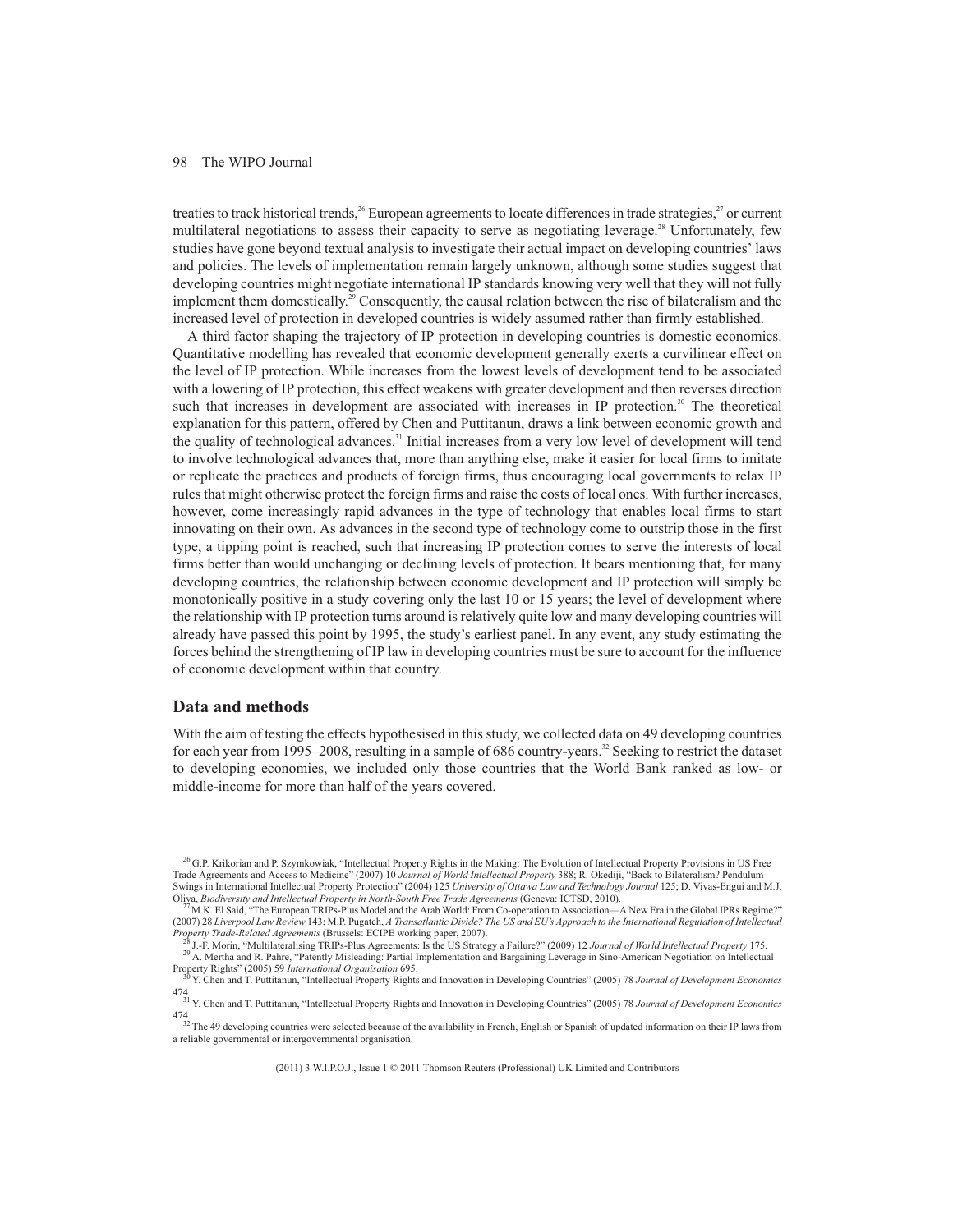In order to measure the relative adoption of US-style IP rules in any given country, we developed a new statistical index. Existing indexes are either limited to a specific IP right (e.g. patent or copyright) or include indicators, such as 20-year patent terms, largely irrelevant in the post-TRIPs period. The widely used Ginarte and Park index, for example, captures little meaningful variation after 1994 as it is based on indicators that thereafter became mandatory for WTO members.<sup>33</sup> Our index accounts for this shift in the IP landscape, assessing the level of adoption of certain IP rules that are not required by the TRIPs Agreement.<sup>34</sup>

Our study operationalised the causal mechanism of IP socialisation using three indicators, each associated with an above-mentioned causal pathway. These are as follows:

- (1) the cumulative number of US-funded IP training events in which each country participated;
- (2) the stock of foreign direct investment as a percentage of GDP; and
- (3) the percentage of the population studying in the United States.

The effects of coercion, contractualisation and domestic economics were respectively controlled for by the variables of PWL designation, entry into US bilateral agreements and GDP per capita.

Where some delay in the effect of a variable was expected, that predictor was lagged accordingly in our estimations. This eliminated the observations from 1995, truncating the span of our study to the 1996–2008 period and reducing our sample to 637 country-years. Some variables were also transformed to adjust for non-linearity in their association with IP protection. These decisions are explained in the appendixes, which also contain for all variables descriptive statistics, data sources, the calculations for variable construction and transformations and missing values figures. The list of countries sampled is also provided.

Given the availability of panel data and our interest in explaining changes in IP law within countries, we chose to model the relationships hypothesised in this article using fixed effects regression. In addition to controlling for the influence of all predictors included in the model, this technique manages certain forms of unobserved heterogeneity quite well, eliminating bias arising from omitted variables, provided that they remain effectively fixed within countries. All models were estimated using robust standard errors to adjust for heteroskedasticity in the distribution of the error term.

#### **Results and discussion**

Our results strongly support the effect of socialisation on developing country adoption of US-style IP rules. Table 1 respectively sets out in its first three columns the bivariate effects of events sponsored by the United States, FDI per GDP and studying in the United States. Each of these three models shows the relationship between changes in a given socialisation factor and changes in IP law when no other variables are taken into account. In each instance, we see positive, highly significant relationships.

In order to rule out spuriousness, however, and isolate the independent effects of each factor, we must adjust for the influence of other causes as well. Column 4 sets out such a model, such that each socialisation factor is estimated together, while also holding constant the effects of GDP, PWL designation and bilateral agreements. Although the magnitude of each socialisation factor is substantially diminished from the bivariate estimates, each relationship remains positive and strongly significant. This is strong evidence of the positive effects of socialisation on the adoption of IP rules, supporting the still nascent theory relating to socialisation.

<sup>33</sup> J. Ginart and W. Park, "Determinants of Patent Rights: A Cross-National Study" (1997) 26 *Research Policy* 283.

<sup>&</sup>lt;sup>34</sup> The actual implementation of these rules and their interpretation by executive and judicial authorities, which can either obstruct or favour a transplantation process, were not taken into consideration.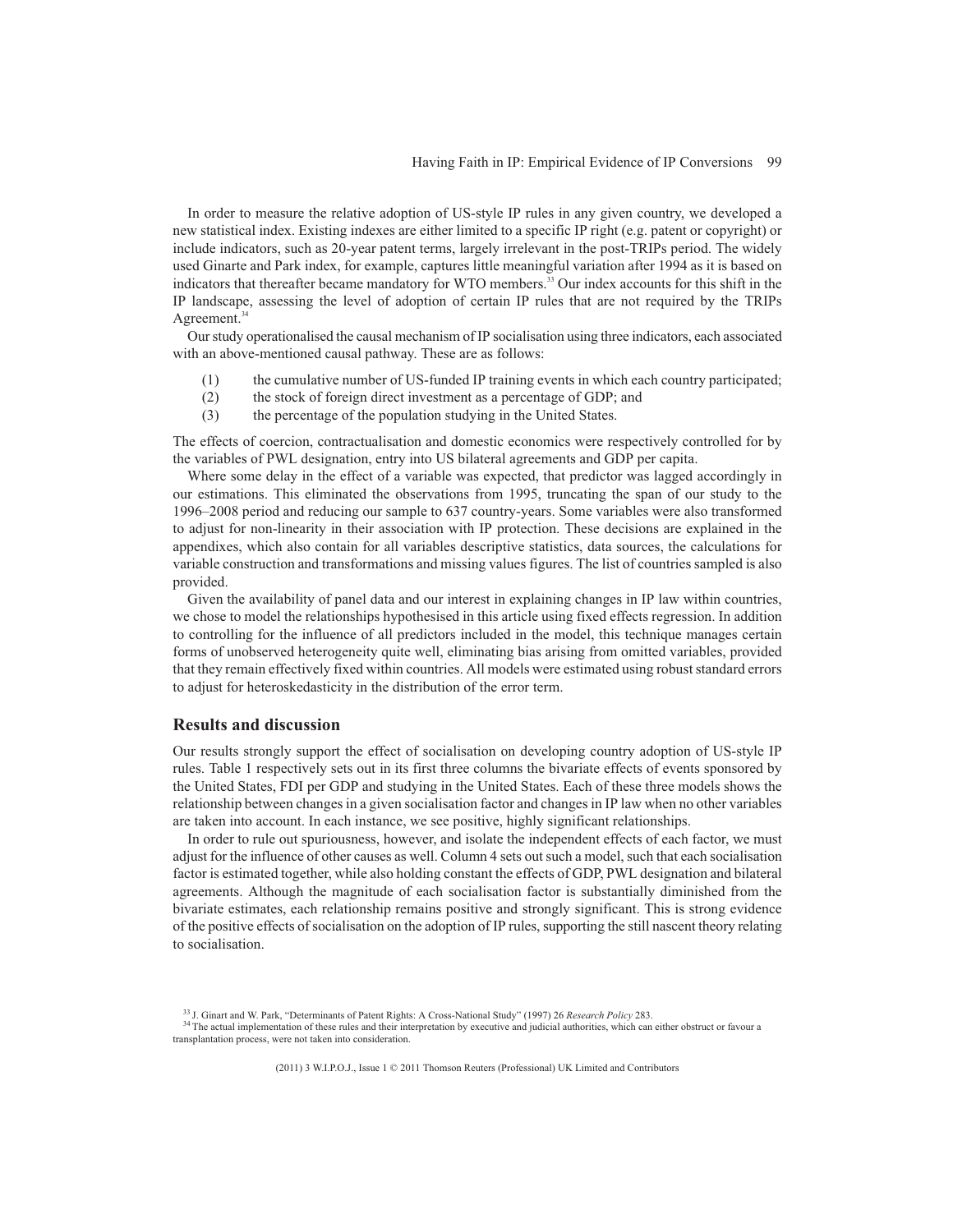|  | Table 1: Impact of socialisation on developing countries' IP laws <sup>35</sup> |  |  |
|--|---------------------------------------------------------------------------------|--|--|
|  |                                                                                 |  |  |

| <b>Variables</b>         |                       |                       |                       | 4                     |
|--------------------------|-----------------------|-----------------------|-----------------------|-----------------------|
| Capacity building events | $0.023***$<br>(0.002) |                       |                       | $0.008***$<br>(0.002) |
| FDI stock                |                       | $0.035***$<br>(0.003) |                       | $0.015***$<br>(0.003) |
| US Study                 |                       |                       | $0.785***$<br>(0.134) | $0.241*$<br>(0.108)   |

These results raise some major policy implications. Evidence that socialisation is a significant carrier of US-style IP rules points to the need for developing countries to remain critical of assistance financed by other governments and to provide public fora in which IP issues are discussed by domestic stakeholders. Attention need also be paid to the other modes of norm transmission: study in the United States and foreign investors. While the advantages of studying in the United States and other countries are certainly significant, encouraging domestic scholarship and support of national academic institutions may act to at least question and assess the appropriateness of imported norms. Similarly, greater involvement by local investors and entrepreneurs can act to balance and critically assess the adoption of US norms promulgated by foreign investors.

In essence, this article constitutes an empirical basis for developing country delegates to ask, in Geneva-based international organisations, for the establishment of policies to make sure that technical assistance activities are demand-driven, transparent, neutral, and accountable. Technical assistance would have to be designed to better capture the reality of developing country creative and innovation systems and focus on long term capacity, policy independence and informed decision-makers. As Finnemore and Sikkink observe, "making successful law and policy requires an understanding of the pervasive influence of social norms of behaviour".<sup>36</sup>

## **Appendix 1: Sample of developing countries**

Albania, Algeria, Argentina, Armenia, Bolivia, Botswana, Brazil, Bulgaria, Cambodia, Chile, China, Colombia, Costa Rica, Croatia, Dominican Republic, Egypt, El Salvador, Guatemala, Honduras, Hungary, India, Indonesia, Jamaica, Jordan, Kazakhstan, Kyrgyzstan, Laos, Lebanon, Malaysia, Mexico, Morocco, Nicaragua, Paraguay, Peru, Philippines, Poland, Romania, Russia, Senegal, Slovak Republic, South Africa, Thailand, Tunisia, Turkey, Turkmenistan, Ukraine, Venezuela, Vietnam, and Zambia.

#### **Appendix 2: Variable definitions and data sources**

| Variable | <b>Definition</b>                                                                                                                                                                                                                                                                                                                                                                                                 | <b>Source</b> |  |
|----------|-------------------------------------------------------------------------------------------------------------------------------------------------------------------------------------------------------------------------------------------------------------------------------------------------------------------------------------------------------------------------------------------------------------------|---------------|--|
| Index    | The index comprises 8 indicators, each ranging theoretically from a minimum value of 0 WIPO and nation-<br>to a maximum value of 1. In each case, higher scores indicate closer alignment with US- al<br>style rules. Scores across indicators are added, such that each indicator receives equal websites.<br>weight and the index ranges theoretically from a minimum value of 0 to a maximum value<br>of $8$ . | government    |  |
|          | Patentability of plants: If no, 0; if yes, 1.<br>$^{(1)}$<br>Copyright term of 70 years or more after death: If no, 0; if yes, 1.<br>(2)<br>Prohibition of the dissemination of technology used to circumvent measures<br>(3)<br>that control access to copyrighted works: If no, 0; if yes, 1.                                                                                                                   |               |  |

<sup>35</sup> \* significant at <0.05, \*\* significant at <0.01, \*\*\* significant at <0.001.

<sup>36</sup> M. Finnemore and K. Sikkink, "International Norm Dynamics and Political Change" (1998) 52 *International Organisation* 893.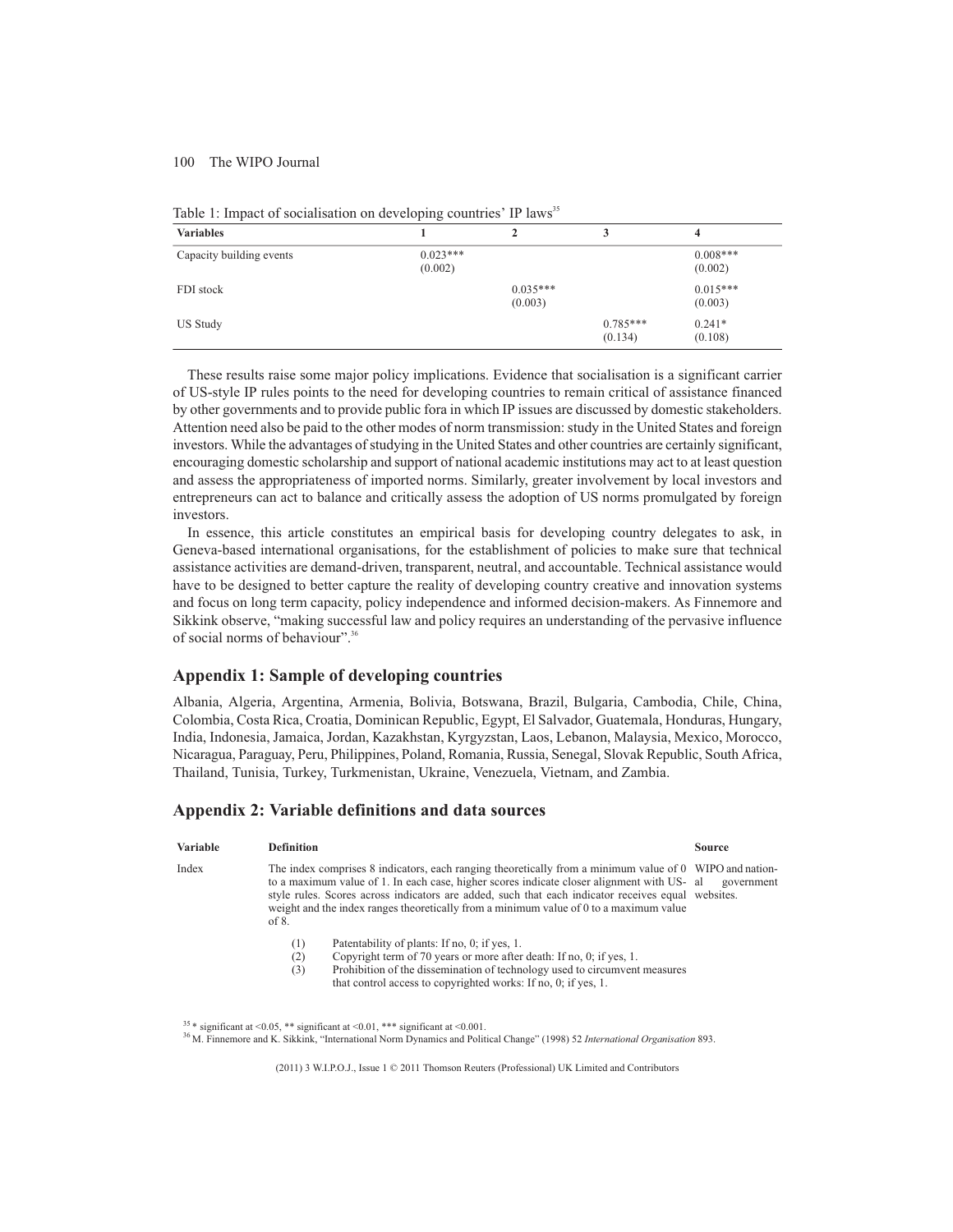#### Having Faith in IP: Empirical Evidence of IP Conversions 101

| Variable            | <b>Definition</b>                                                                                                                                                                                                                                                                                                                                                                                                                                                                                                                                                                                                                                                                                                                                                                                                                       | Source                                                                |
|---------------------|-----------------------------------------------------------------------------------------------------------------------------------------------------------------------------------------------------------------------------------------------------------------------------------------------------------------------------------------------------------------------------------------------------------------------------------------------------------------------------------------------------------------------------------------------------------------------------------------------------------------------------------------------------------------------------------------------------------------------------------------------------------------------------------------------------------------------------------------|-----------------------------------------------------------------------|
|                     | Ratification of UPOV91: If no, 0; if yes, 1.<br>(4)<br>Ratification of WIPO Internet Copyright Treaty: If no, 0; if yes, 1.<br>(5)<br>Ratification of the Brussels Convention on Satellite Signal: If no, 0; if yes,<br>(6)<br>1.<br>(7)<br>Ratification of the Patent Law treaty: If no, 0; if yes, 1.<br>Ratification of the PCT: If no, 0; if yes, 1.<br>(8)                                                                                                                                                                                                                                                                                                                                                                                                                                                                         |                                                                       |
|                     | PWL Designation Countries designated in the Special 301 Report from the year before as being (a) on the USTR<br>Priority Watch List; (b) a Priority Foreign Country (including potential PFCs); or (c) subject<br>to section 306 monitoring receive a 1. All others receive a 0.                                                                                                                                                                                                                                                                                                                                                                                                                                                                                                                                                        |                                                                       |
| <b>Bilateral</b> us | "Bilateral agreements" refer to international agreements that (1) are considered as treaties USTR<br>under international law; (2) include significant TRIPs-Plus provisions; (3) have a bilateral<br>or regional scope; (4) concluded after 1994; (5) signed by the United States. Where, in a<br>given country-year, a bilateral agreement has been signed that is not in force, they receive<br>a 1 on the signature flag. The signature indicator identifies years in which a country has<br>signed (whether in that year or an earlier one) a bilateral agreement with the United States,<br>but the agreement is not yet in force. We lagged this measure by one year in our regressions.<br>The "in force" indicator identifies years in which a bilateral agreement signed with the<br>United States is in force in the country. |                                                                       |
| <b>GDP</b>          | Log (In) of gross domestic product per capital                                                                                                                                                                                                                                                                                                                                                                                                                                                                                                                                                                                                                                                                                                                                                                                          | World Bank                                                            |
| events              | Capacity building The total number of IP training events, whether sponsored by the US government or private<br>actors, that the country has participated in since January 1995. The motivation for rendering<br>the variable as a stock was to reflect the long-term nature of this investment.                                                                                                                                                                                                                                                                                                                                                                                                                                                                                                                                         | <b>Intellectual Proper-</b><br>ty Rights Training<br>Program Database |
| FDI stock           | Total stock of foreign direct investment in a given country in a given year, as a percentage UNCTAD<br>of the country's GDP that year.                                                                                                                                                                                                                                                                                                                                                                                                                                                                                                                                                                                                                                                                                                  |                                                                       |
| <b>US Study</b>     | The percentage of the country's population studying in the United States. This variable Institute for Inter-<br>was lagged by one year and transformed into its natural logarithm.                                                                                                                                                                                                                                                                                                                                                                                                                                                                                                                                                                                                                                                      | national<br>Educa-<br>tion                                            |

# **Appendix 3: Descriptive statistics**

In the following table, the first column provides the overall rate of valid values for each variable. Only the 637 cases from 1996–2008 period were used to calculate these values, as the observations from 1995 were all excluded due to the one-year lags adopted. The following 14 columns display the average value for each given variable in each year for which data was collected. The arithmetic mean is reported for continuous variables, while a percentage is reported for dichotomous variables. Entry into a US bilateral agreement is represented by a single dichotomous variable flagging countries in which either the signature or the in force indicator would read 1. The averages are raw, reflecting neither the lagging nor the mathematical transformations adopted in modelling.

| Variable | $\frac{0}{0}$<br>cases<br>valid | 1995  | 1996  | - 1997 | 1998                                                                                | 1999  | <b>2000</b>         | <b>2001</b> | 2002      | 2003   | 2004      | 2005 | 2006            | 2007                | 2008       |
|----------|---------------------------------|-------|-------|--------|-------------------------------------------------------------------------------------|-------|---------------------|-------------|-----------|--------|-----------|------|-----------------|---------------------|------------|
| Index    | 100                             | 0.61  | 0.67  | 0.73   | 0.86                                                                                |       | 1.02 1.18 1.35 1.69 |             |           | 1.92   | 2.04      |      |                 | 2.22 2.55 2.65 2.82 |            |
| GDP/Pop. | 100                             |       |       |        | 2134 2235 2330 2289 2223 2292 2301                                                  |       |                     |             | 2298 2596 |        | 3054 3510 |      | 3931            | 4693                | 5498       |
| PWL.     | 100                             | 6%    | 10%   | $16\%$ | <b>20%</b>                                                                          | 24%   | 22%                 | 29%         | 27%       | $22\%$ | 24%       | 27%  | 24 <sup>%</sup> | 24%                 | 16%        |
| US BA    | 100                             | $0\%$ | $0\%$ | $0\%$  | $0\%$                                                                               | $0\%$ | $0\%$               | $2\%$       | $2\%$     | $4\%$  | 6%        | 18%  | 20 <sup>%</sup> | 20 <sup>%</sup>     | <b>20%</b> |
| US Study | 100                             |       |       |        | 0.013 0.013 0.013 0.013 0.014 0.015 0.016 0.017 0.017 0.016 0.015 0.014 0.014 0.013 |       |                     |             |           |        |           |      |                 |                     |            |
| FDI.     | 99.4                            | 14.9  | 16.8  | 19.4   | 24.2                                                                                | 27.0  | 28.8                | 29.7        | 32.0      | 33.2   | 33.5      | 33.5 | 36.0            | 39.5                | 35.4       |